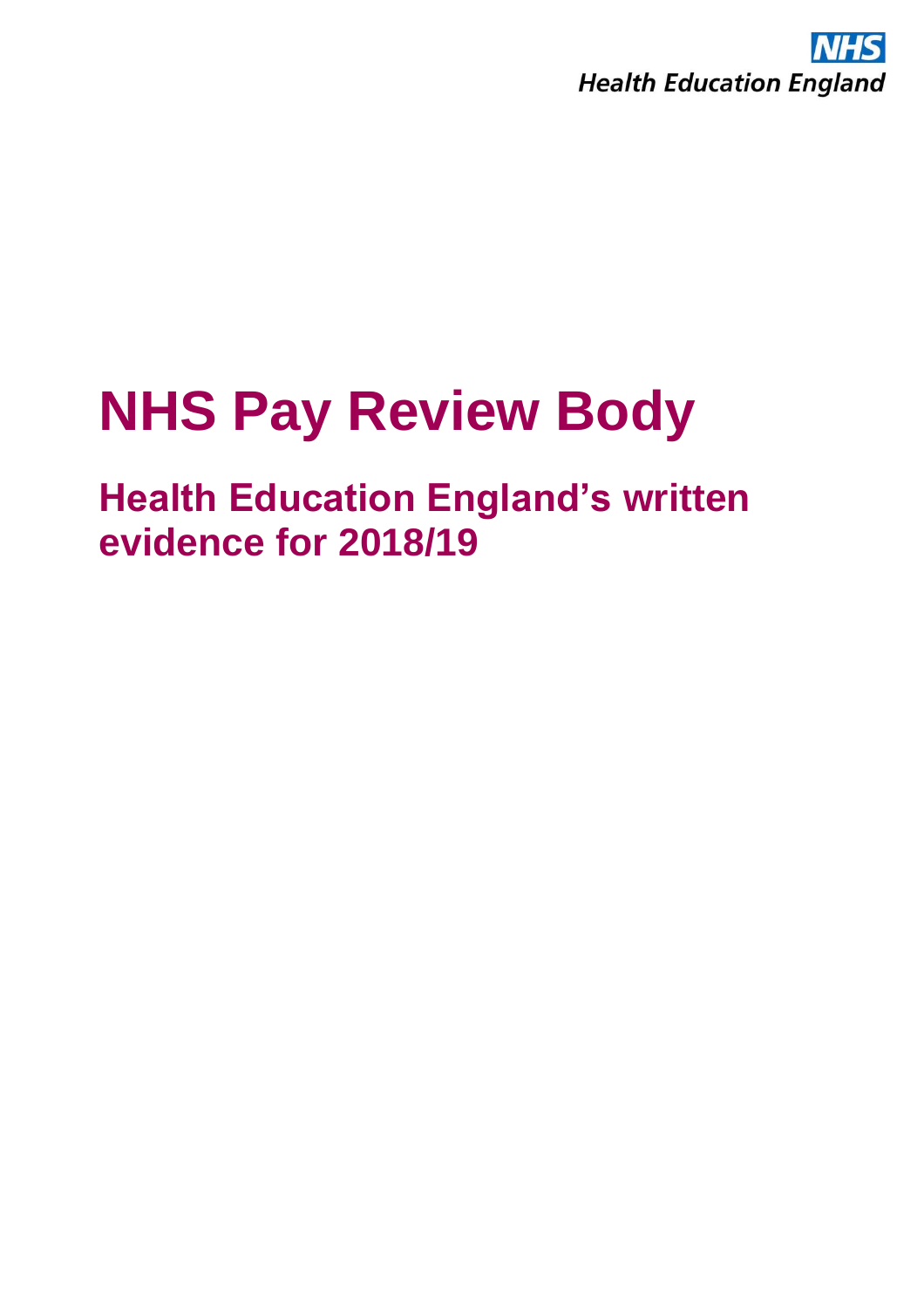

#### **1 Introduction**

- 1.1 Health Education England (HEE) welcomes the opportunity to once again submit evidence to the Doctors and Dentists' Review Body (DDRB) as part of its national process of gathering evidence from interested parties to inform the recommendations for 2018/19.
- 1.2 HEE exists for one reason only: to help improve the quality of care by ensuring our workforce has the right numbers, skills, values and behaviours to meet the needs of patients. When we were established in 2013, we took over the functions of the former strategic health authorities (SHAs) and their Deaneries for workforce planning, education commissioning and education provision. It was the first time that responsibility for all of these functions were within the same body, and by doing so, our aim was to improve both national consistency and standards and local leadership and decisions.
- 1.3 We recruit doctors and dentists into training and we support the training of a range of multi-professional staff and apprentices. We are also responsible for supporting the NHS Constitution and helping to embed the NHS Values into everyday activity in the NHS.
- 1.4 We are now in our fifth year as HEE, providing the NHS with a single national body with a ring-fenced budget for commissioning education and training places to secure the future workforce. Our four local education and training boards (LETBs), regionally based and employer-led, provide a single strategic forum for their region in which health care economies can come together to discuss and agree plans and actions on the local workforce.
- 1.5 We operate a single system of dispersed leadership, working together to deliver both local and nationwide success. To achieve this, we are proud to also work with:
	- The providers of NHS services who are ultimately responsible for employing, maintaining and developing their staff and the quality of care they provide; and
	- Sustainable Transformation partnerships (STPs) and Local workforce Advisory Boards (LWABs); and
	- Other organisations such as commissioners, local authorities and higher education providers.
- 1.6 We also have a wider role working nationally with the Department of Health (DH) and other health Arms' Length Bodies (ALBs) and Non-Departmental Public Bodies, including NHS England, NHS Improvement, the Care Quality Commission and Public Health England. Together, HEE and these organisations developed the [NHS Five](https://www.england.nhs.uk/wp-content/uploads/2014/10/5yfv-web.pdf)  [Year Forward View](https://www.england.nhs.uk/wp-content/uploads/2014/10/5yfv-web.pdf) which was published in October 2014. The purpose of the Five Year Forward View is to articulate why change is needed, what that change might look like and how we can achieve it. The Five Year Forward View was refreshed in March 2017 with the publication of the [Next Steps On The Five Year Forward View](https://www.england.nhs.uk/wp-content/uploads/2017/03/NEXT-STEPS-ON-THE-NHS-FIVE-YEAR-FORWARD-VIEW.pdf) which acknowledged the progress that had been made but highlighted the emerging pressures within the service and refocused the Five Year Forward View priorities in the light of this.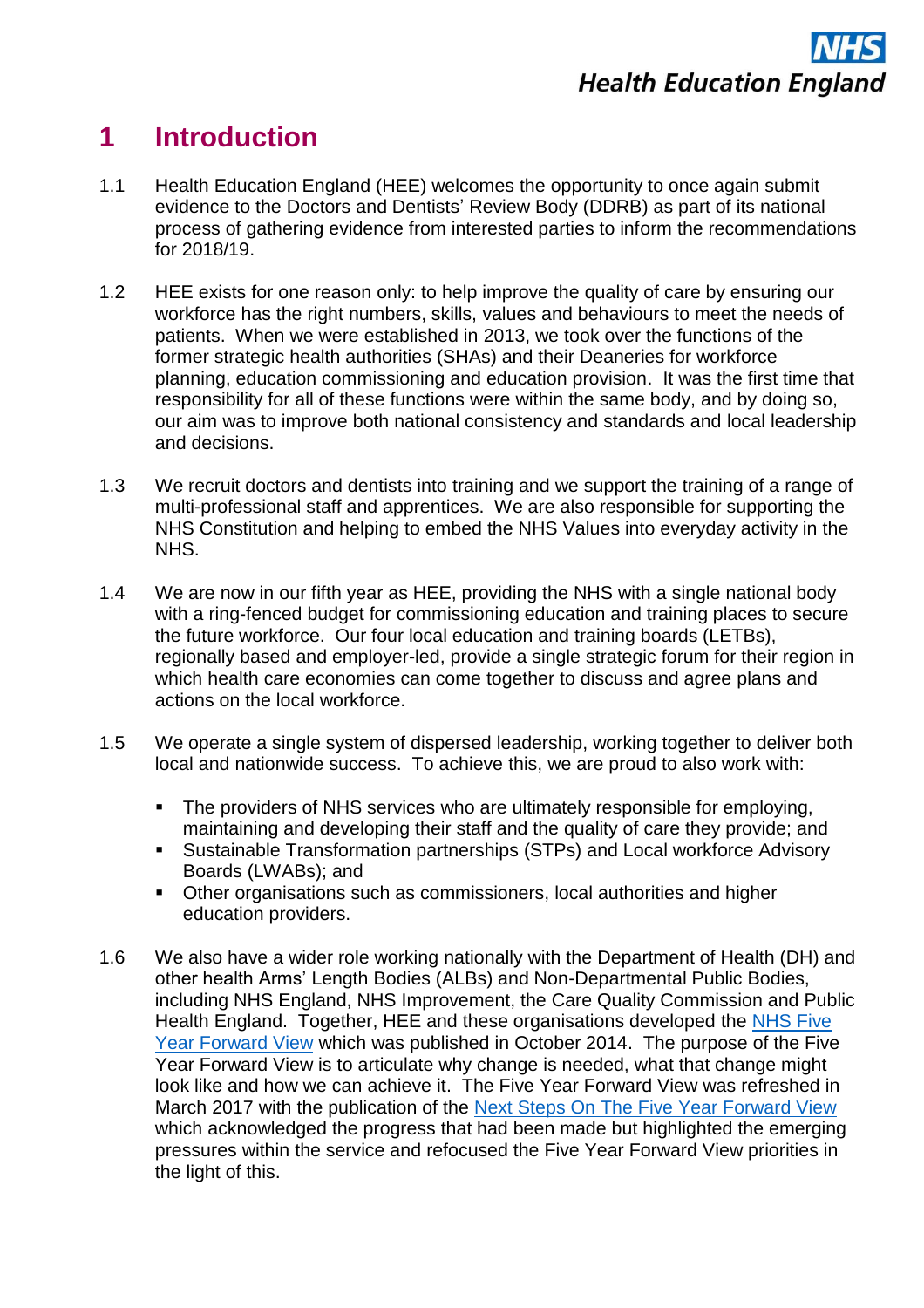# **Health Education England**

- 1.7 In October 2016, HEE was asked to lead the development of the first NHS Workforce Strategy for over 25 years, in recognition of the need for further co-ordination at national level to ensure that the issues facing the NHS with regard to the supply and development of staff were discussed, and actions agreed, with a broad range of national, regional and local stakeholders. (See section 3).
- 1.8 The development of the draft strategy has been a priority for HEE, and much of the evidence and commentary that would routinely be supplied to the pay review bodies is contained within the draft document. As a result, our formal evidence for 2017/18 is of a different nature and we welcome the opportunity to discuss the draft with Review Body members, and to use that discussion as part of our formal consultation on the Strategy itself.

#### **2 Background**

- 2.1 During 2017, HEE undertook a significant reorganisation as a result of the funding changes announced by the Government in the Comprehensive Spending Review in November 2015. Within these changes, it is important to re-emphasise that significant areas of our responsibilities remain the same. We have retained our statutory responsibility for continuing to improve the quality of education and training of health care staff, and to ensure the sufficient supply of the future workforce.
- 2.2 In tandem with this, our focus on the future, alongside our need to ensure that excellent education and training is being delivered today, remains as important as ever. However, our operating model was revised as a result of this, with more focus on the NHS workforce of today, with our regional and national teams taking forward aspects of our core portfolio.
- 2.3 In 2016, we reduced the number of our local education and training boards (LETBs) from 13 to 4, and at the same time we renewed our focus on the 4 regions as a result of this. We have also supported the introduction of Sustainability and Transformation Plan areas (STPs), bringing health and care providers (and appropriate ALB leads) closer together at local level.
- 2.4 We have seen a consequent change in role for HEE's 13 local offices and the staff that lead local services. There is now a new focus on HEE as the centre of expertise on workforce intelligence and data and the potential to act as a catalyst for, and a coordinator of, the cross-system changes required insofar as they relate to the NHS workforce.
- 2.5 In the light of changes to our commissioning role, the reductions in our running cost budgets and the place-based planning emerging from the NHS Five Year Forward View, we have worked with staff and stakeholders to develop five revised overarching corporate objectives for HEE:
	- **Thinking and leading** we will lead thinking on new workforce policy solutions in partnership with the Department of Health and others as appropriate to support high quality and sustainable services;
	- *Analysing and influencing* we will use high quality data, evidence, advice and workforce expertise to influence the delivery of NHS priorities;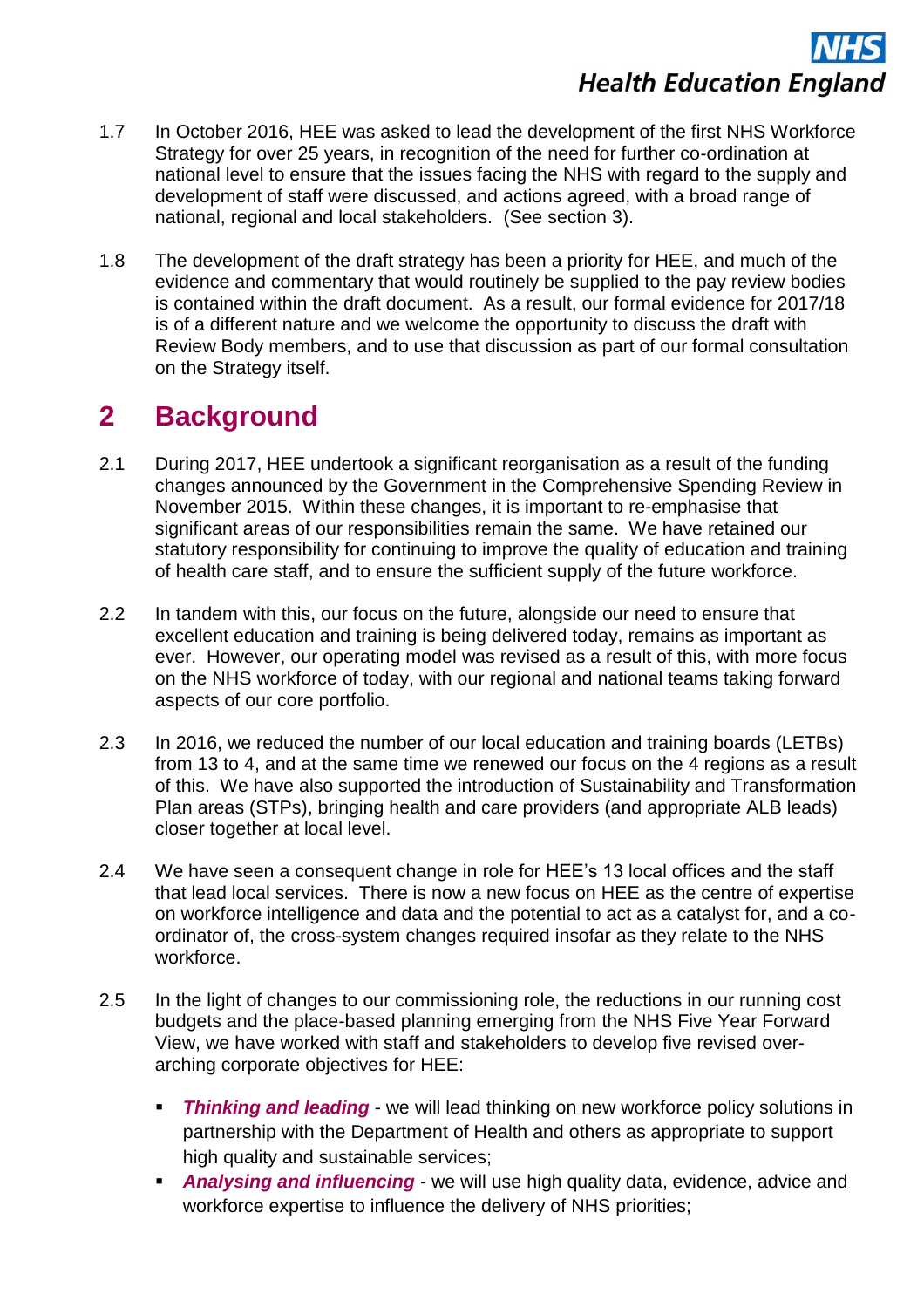# **Health Education England**

- *Changing and improving* we will design and respond positively to innovative recruitment, retention, development and transformation initiatives locally, regionally and nationally which change and improve NHS services and quality of care;
- **Delivering and implementing** we will deliver high quality education and training, implement our Mandate and support partner-led programmes to improve the quality of care and services;
- **Focusing on tomorrow** we will strategically focus on the future including new roles and pathways to the professions and helping the NHS workforce embrace new technology.
- 2.6 The structures and operating models that we have now implemented are all predicated on the following;
	- That we have taken a fresh look at how our functions and services might be delivered, and how they can be improved as part of this process.
	- That we are responding to system changes, such as the requirement to better support STPs and the impact of HEE's reduced role in non-medical education commissioning.
	- That we will continue to work on the basis of doing what can best be done once (nationwide) or four times (regionally) or more (at local or STP level).
	- That we continue to learn from changes elsewhere within HEE or the wider NHS, or beyond.
	- That we continue to maintain quality while we look to develop capacity and capability, albeit in a different way.
	- That we must deliver our Mandate.
	- That we ensure that the changes we make are safe for our staff, for our trainees and learners, and for patients of the NHS.
- 2.7 HEE's key areas of responsibility have changed as a result of the Comprehensive Spending Review and government policy around education, but we have retained our core business around the delivery of postgraduate medical and dental education, from recruitment, education provision and assessment including the Annual Review of Competence Progression (ARCP) process through to learner support, including focused performance support and faculty support and development.
- 2.8 We have taken the opportunity to highlight that our transformation offer in STPs, through the Local Workforce Action Boards (LWABs) must be a priority. We have developed LWABs to support local communities (through their STPs) to help to bridge the quality, finance and safety gap across the NHS. The LWABs are chaired by senior executives on behalf of the STP and co-chaired with members of HEE's Senior Management Team.
- 2.9 Our role in supporting workforce transformation is key to ensuring that local action is being taken to ensure:
	- $\checkmark$  The availability of workforce intelligence
	- $\checkmark$  A supply pipeline for the identified future workforce
	- $\checkmark$  That workforce development and transformation enablers are in place
	- $\checkmark$  That quality is built into every aspect of education and training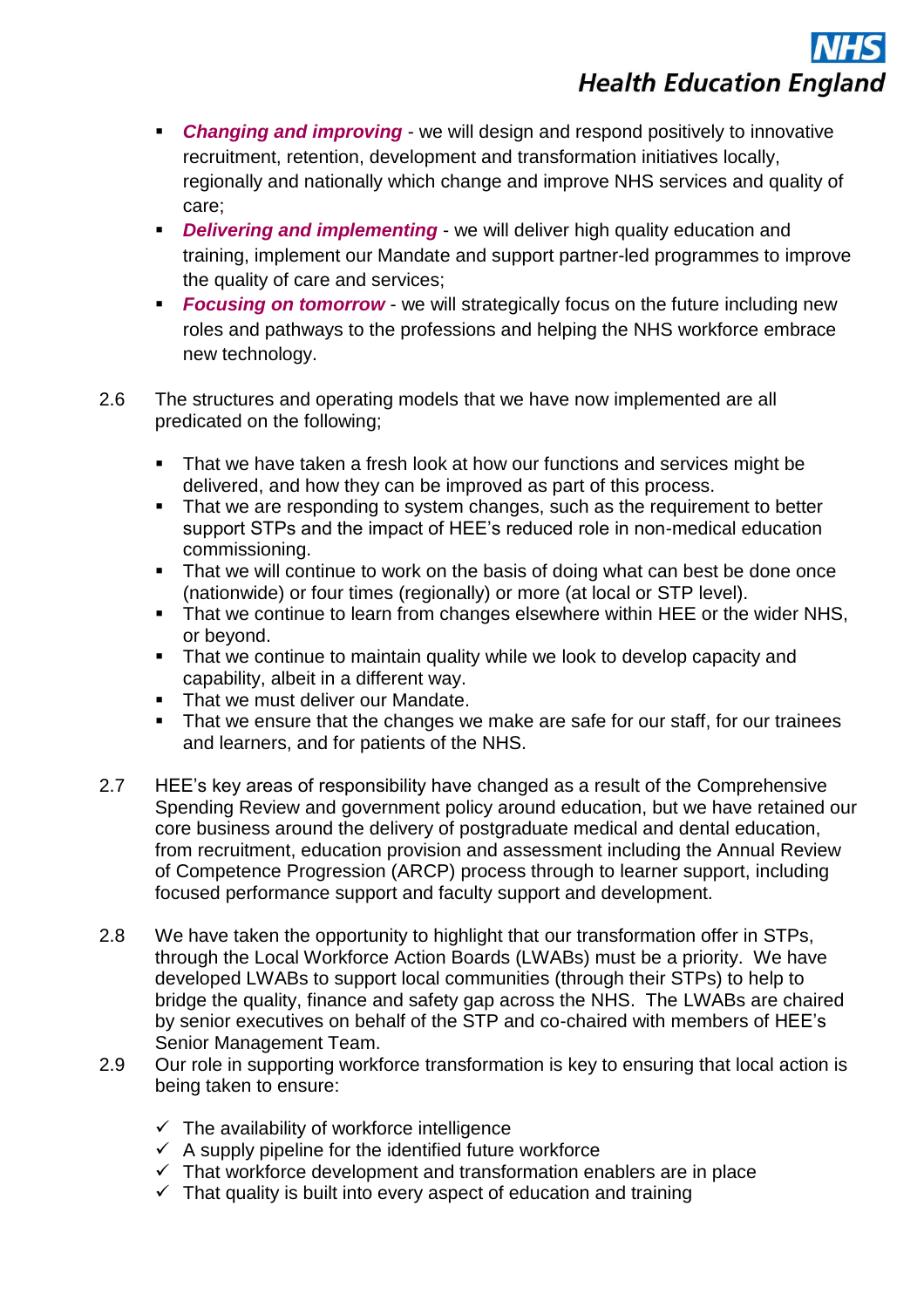- $\checkmark$  That a focus on leadership and organisational development is embedded across the STP.
- 2.10 The transformational role that we are leading on through the LWABs is critical to both the success of HEE and the Five Year Forward View. The principles for our redesign were:
	- The creation of regional services providing dedicated knowledge and skills hubs
	- Consistent quality in the provision of services to trainees, NHS providers and other key stakeholders
	- Alignment of resources and expertise to support STPs
	- **Future proofing of services following the Comprehensive Spending Review**
	- Commonality and consistency in approach to ways of working
	- Driving efficiency through doing things once nationally, once regionally or locally where service delivery requires.
- 2.11 These are all needed in order to ensure:
	- $\checkmark$  A greater connection between national policy and regional delivery
	- $\checkmark$  Strengthening Mandate delivery through national and regional transparency
	- $\checkmark$  Maintaining and developing local responsiveness
	- $\checkmark$  Supporting the delivery of 5YFV and thematic sub groups
	- $\checkmark$  Supporting the STPs through the LWAB infrastructure
	- $\checkmark$  Better affordability and reduced duplication across the regions
	- $\checkmark$  Improved collaboration with NHS England (NHSE) and NHS Improvement (NHSI).
- 2.7 In order to achieve better alignment with our key partners in NHSE and NHSI, our model for this part of the business needed to operate on the same footprint as the other ALBs, as far as is practicable. HEE's Local Directors are the key account managers for the STP footprint and the consequent transformation agenda and will support the delivery of Workforce Transformation through the LWABs. In order to this, going forward we will;
	- Focus and shape the resource requirements for Workforce Transformation through an internal consultancy approach
	- **Set out the regional delivery of workforce planning**
	- Set out the regional delivery of non-medical commissioning and arrangements for medical commissioning
	- Set out the relationships and communications with other customer facing regional services
	- Agree the service and account management arrangements to support this.

#### **3 Facing the Facts, Shaping the Future**

3.1 The NHS needs radical action to improve working conditions, boost training and retention and become a 'model employer' for staff. [Facing the Facts, Shaping the](https://www.hee.nhs.uk/sites/default/files/documents/Facing%20the%20Facts%2C%20Shaping%20the%20Future%20%E2%80%93%20a%20draft%20health%20and%20care%20workforce%20strategy%20for%20England%20to%202027.pdf)  [Future, A health and care workforce strategy for England to 2027](https://www.hee.nhs.uk/sites/default/files/documents/Facing%20the%20Facts%2C%20Shaping%20the%20Future%20%E2%80%93%20a%20draft%20health%20and%20care%20workforce%20strategy%20for%20England%20to%202027.pdf) is a whole national system consultation document, produced by HEE with content from NHS England,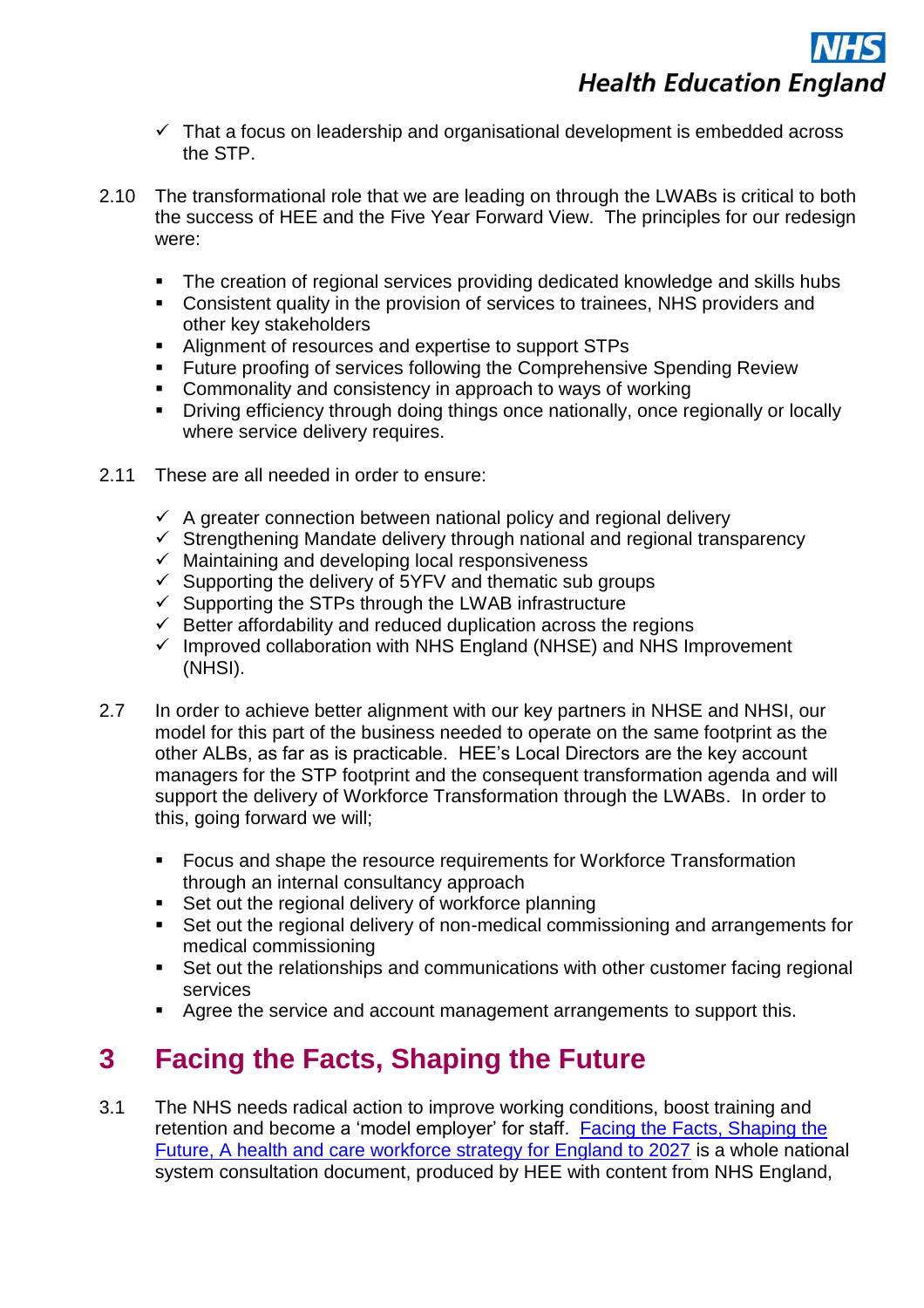

NHS Improvement, Public Health England, the Care Quality Commission, National Institute for Clinical Excellence and the Department of Health.

- 3.2 The draft strategy looks at the challenges faced by the health and care system, charting the growth in the NHS workforce over the last five years while also setting out the critical workforce challenges that will be faced over the next decade. The strategy is a draft document with a number of areas that are now being consulted upon widely, up until the end of March 2018. A final report will then be produced for July 2018 to coincide with the NHS  $70<sup>th</sup>$  anniversary, as the first comprehensive health and care workforce strategy in over 25 years.
- 3.3 While the NHS is employing more staff now than at any time in its history, with significant growth in newly-qualified staff from 2012 across the majority of professional groups, the report concludes that more must be done to keep up with increased demand as the population expands and grows older. It responds by setting out a range of measures to improve productivity, boost training and retention, open up new routes into nursing and prepare the future workforce for technological advances such as genomics, artificial intelligence and digital robotics, which are poised to transform modern medicine.
- 3.4 Among the specific measures are:
	- targeted retention schemes to encourage staff to continue working in healthcare, including support for local NHS organisations on how to improve retention rates, an expansion of the nursing Return to Practice scheme and efforts to encourage European nationals to stay by ensuring a streamlined, user-friendly service for obtaining settled status
	- improvements to medical training and how junior doctors are supported in their careers, with a greater emphasis on producing more doctors in areas where there are the biggest shortfalls, including general practice and psychiatry, and on-going efforts to improve the working practices of doctors in training, such as improving access to training opportunities and better communication around rotations and shift patterns
	- a far-reaching technology review across England, led by Professor Eric Topol looking at how advances in genomics, pharmaceuticals, artificial intelligence and robotics will change the roles and functions of clinical staff over the next two decades and what this will mean for future skills and training needs – this will build on existing schemes to improve the digital skills of the healthcare workforce, including the launch of the Digital Academy in January 2018
	- making the NHS a more inclusive, 'family-friendly' employer the strategy also acknowledges the changing shape and expectations of the NHS workforce, with more people wanting flexible working practices to enable them to balance work and family life. It concludes that NHS organisations will need to develop an employment offer that remains attractive for all staff.
	- the draft strategy looks at the major workforce plans for the Five Year Forward View priorities: cancer; mental health; maternity; primary and community care; and urgent and emergency care.
- 3.5 While acknowledging the increasing demand from patients and increasing pressure on NHS staff, and the fact that up to 42,000 posts in nursing, midwifery and the allied